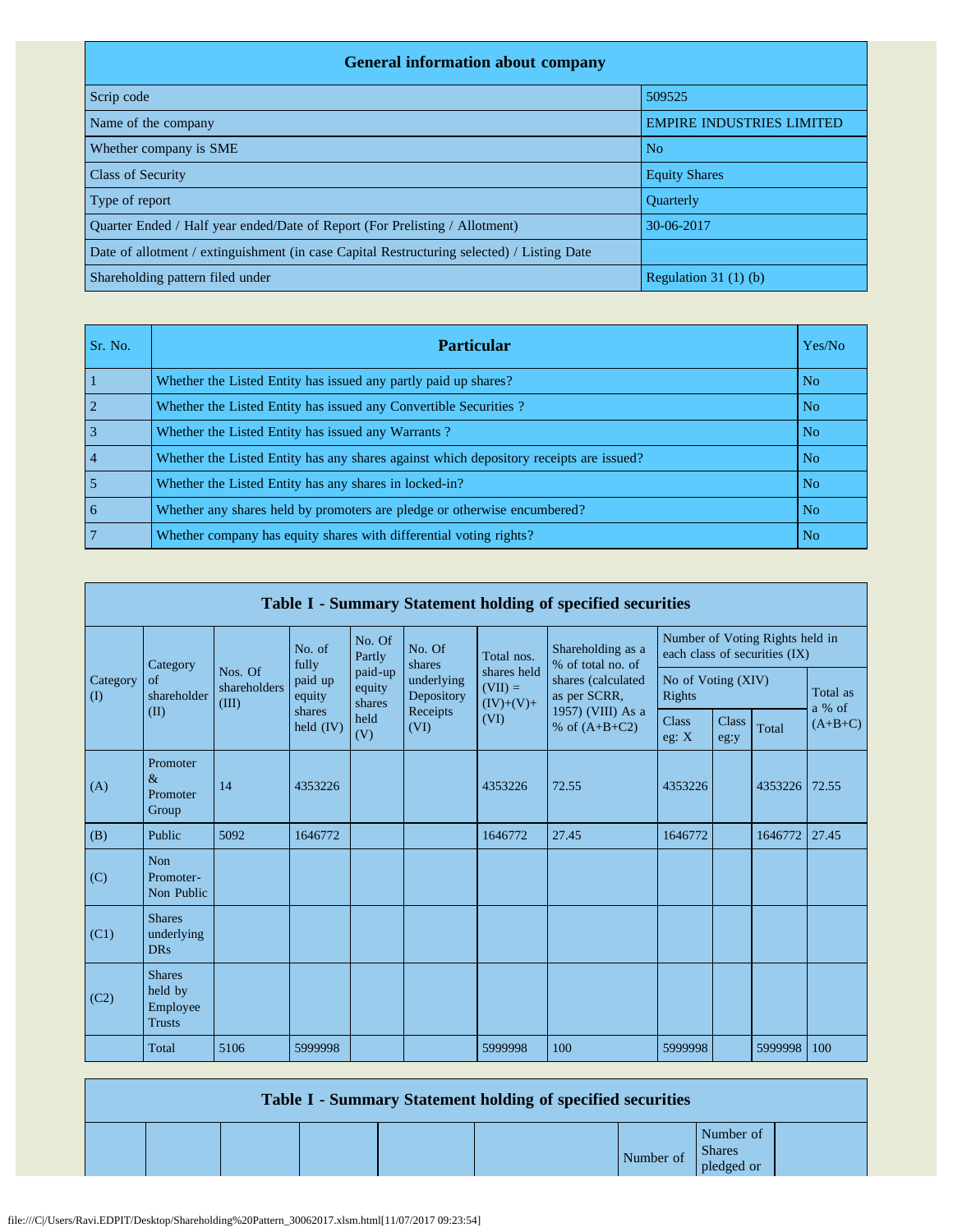| Category | Category<br>of                                 | Shareholding, as a %<br>No. Of<br>Underlying<br>assuming full<br>No. of<br><b>Shares</b><br><b>Shares</b><br>conversion of<br>Outstanding<br>Underlying<br>Underlying<br>convertible<br>Outstanding<br>Outstanding<br>securities and<br>as a percentage of<br>convertible<br><b>Warrants</b><br>No. Of<br>securities<br>$(X_i)$<br>Warrants (Xi)<br>(X)<br>% of $(A+B+C2)$<br>(a) | No. Of Shares                                   | convertible securities ( | Locked in<br>shares (XII)                               |            | otherwise<br>encumbered<br>(XIII)                       |                                | Number of<br>equity shares<br>held in |
|----------|------------------------------------------------|-----------------------------------------------------------------------------------------------------------------------------------------------------------------------------------------------------------------------------------------------------------------------------------------------------------------------------------------------------------------------------------|-------------------------------------------------|--------------------------|---------------------------------------------------------|------------|---------------------------------------------------------|--------------------------------|---------------------------------------|
| $\rm(D)$ | shareholder<br>(II)                            |                                                                                                                                                                                                                                                                                                                                                                                   | diluted share capital)<br>$(XI)=(VII)+(X) As a$ | No.<br>(a)               | As a<br>$%$ of<br>total<br><b>Shares</b><br>held<br>(b) | No.<br>(a) | As a<br>$%$ of<br>total<br><b>Shares</b><br>held<br>(b) | dematerialized<br>form $(XIV)$ |                                       |
| (A)      | Promoter<br>&<br>Promoter<br>Group             |                                                                                                                                                                                                                                                                                                                                                                                   |                                                 | 72.55                    |                                                         |            |                                                         |                                | 4353226                               |
| (B)      | Public                                         |                                                                                                                                                                                                                                                                                                                                                                                   |                                                 | 27.45                    |                                                         |            |                                                         |                                | 1500854                               |
| (C)      | Non<br>Promoter-<br>Non Public                 |                                                                                                                                                                                                                                                                                                                                                                                   |                                                 |                          |                                                         |            |                                                         |                                |                                       |
| (C1)     | <b>Shares</b><br>underlying<br><b>DRs</b>      |                                                                                                                                                                                                                                                                                                                                                                                   |                                                 |                          |                                                         |            |                                                         |                                |                                       |
| (C2)     | Shares held<br>by<br>Employee<br><b>Trusts</b> |                                                                                                                                                                                                                                                                                                                                                                                   |                                                 |                          |                                                         |            |                                                         |                                |                                       |
|          | Total                                          |                                                                                                                                                                                                                                                                                                                                                                                   |                                                 | 100                      |                                                         |            |                                                         |                                | 5854080                               |

|                                                                             |                                            |                                                                                      |                                                      |                                 |                                |                                    | Table II - Statement showing shareholding pattern of the Promoter and Promoter Group                |                              |                                                                  |               |                                 |  |
|-----------------------------------------------------------------------------|--------------------------------------------|--------------------------------------------------------------------------------------|------------------------------------------------------|---------------------------------|--------------------------------|------------------------------------|-----------------------------------------------------------------------------------------------------|------------------------------|------------------------------------------------------------------|---------------|---------------------------------|--|
|                                                                             |                                            |                                                                                      | No. of                                               | No.<br>Of                       |                                |                                    | Shareholding<br>as a % of                                                                           |                              | Number of Voting Rights held in<br>each class of securities (IX) |               |                                 |  |
| Sr.                                                                         | Category &<br>Name of the                  | Nos. Of<br>shareholders<br>(III)                                                     | fully<br>paid up<br>equity<br>shares<br>held<br>(IV) | Partly<br>paid-<br>up           | No. Of<br>shares<br>underlying | Total nos.<br>shares<br>held (VII) | total no. of<br>shares<br>(calculated<br>as per<br>SCRR,<br>1957) (VIII)<br>As a % of<br>$(A+B+C2)$ | No of Voting (XIV)<br>Rights |                                                                  |               | Total<br>as a %                 |  |
|                                                                             | Shareholders<br>(1)                        |                                                                                      |                                                      | equity<br>shares<br>held<br>(V) | Depository<br>Receipts<br>(VI) | $=$<br>$(IV)+(V)+$<br>(VI)         |                                                                                                     | Class eg:<br>X               | Class<br>eg:y                                                    | Total         | of<br>Total<br>Voting<br>rights |  |
| $\mathbf{A}$                                                                |                                            | Table II - Statement showing shareholding pattern of the Promoter and Promoter Group |                                                      |                                 |                                |                                    |                                                                                                     |                              |                                                                  |               |                                 |  |
| (1)                                                                         | Indian                                     |                                                                                      |                                                      |                                 |                                |                                    |                                                                                                     |                              |                                                                  |               |                                 |  |
| (d)                                                                         | Any Other<br>(specify)                     | 14                                                                                   | 4353226                                              |                                 |                                | 4353226                            | 72.55                                                                                               | 4353226                      |                                                                  | 4353226       | 72.55                           |  |
| Sub-Total $(A)(1)$                                                          |                                            | 14                                                                                   | 4353226                                              |                                 |                                | 4353226                            | 72.55                                                                                               | 4353226                      |                                                                  | 4353226 72.55 |                                 |  |
| (2)                                                                         | Foreign                                    |                                                                                      |                                                      |                                 |                                |                                    |                                                                                                     |                              |                                                                  |               |                                 |  |
| Total Shareholding of<br>Promoter and Promoter<br>Group $(A)=(A)(1)+(A)(2)$ |                                            | 14                                                                                   | 4353226                                              |                                 |                                | 4353226                            | 72.55                                                                                               | 4353226                      |                                                                  | 4353226       | 72.55                           |  |
| $\, {\bf B}$                                                                |                                            | Table III - Statement showing shareholding pattern of the Public shareholder         |                                                      |                                 |                                |                                    |                                                                                                     |                              |                                                                  |               |                                 |  |
| (1)                                                                         | <b>Institutions</b>                        |                                                                                      |                                                      |                                 |                                |                                    |                                                                                                     |                              |                                                                  |               |                                 |  |
| (f)                                                                         | Financial<br>Institutions/<br><b>Banks</b> | 3                                                                                    | 414                                                  |                                 |                                | 414                                | 0.01                                                                                                | 414                          |                                                                  | 414           | 0.01                            |  |
| (g)                                                                         | Insurance<br>Companies                     | $\overline{2}$                                                                       | 884650                                               |                                 |                                | 884650                             | 14.74                                                                                               | 884650                       |                                                                  | 884650        | 14.74                           |  |
| Sub-Total $(B)(1)$                                                          |                                            | $\overline{5}$                                                                       | 885064                                               |                                 |                                | 885064                             | 14.75                                                                                               | 885064                       |                                                                  | 885064        | 14.75                           |  |
| (3)                                                                         | Non-institutions                           |                                                                                      |                                                      |                                 |                                |                                    |                                                                                                     |                              |                                                                  |               |                                 |  |
|                                                                             |                                            |                                                                                      |                                                      |                                 |                                |                                    |                                                                                                     |                              |                                                                  |               |                                 |  |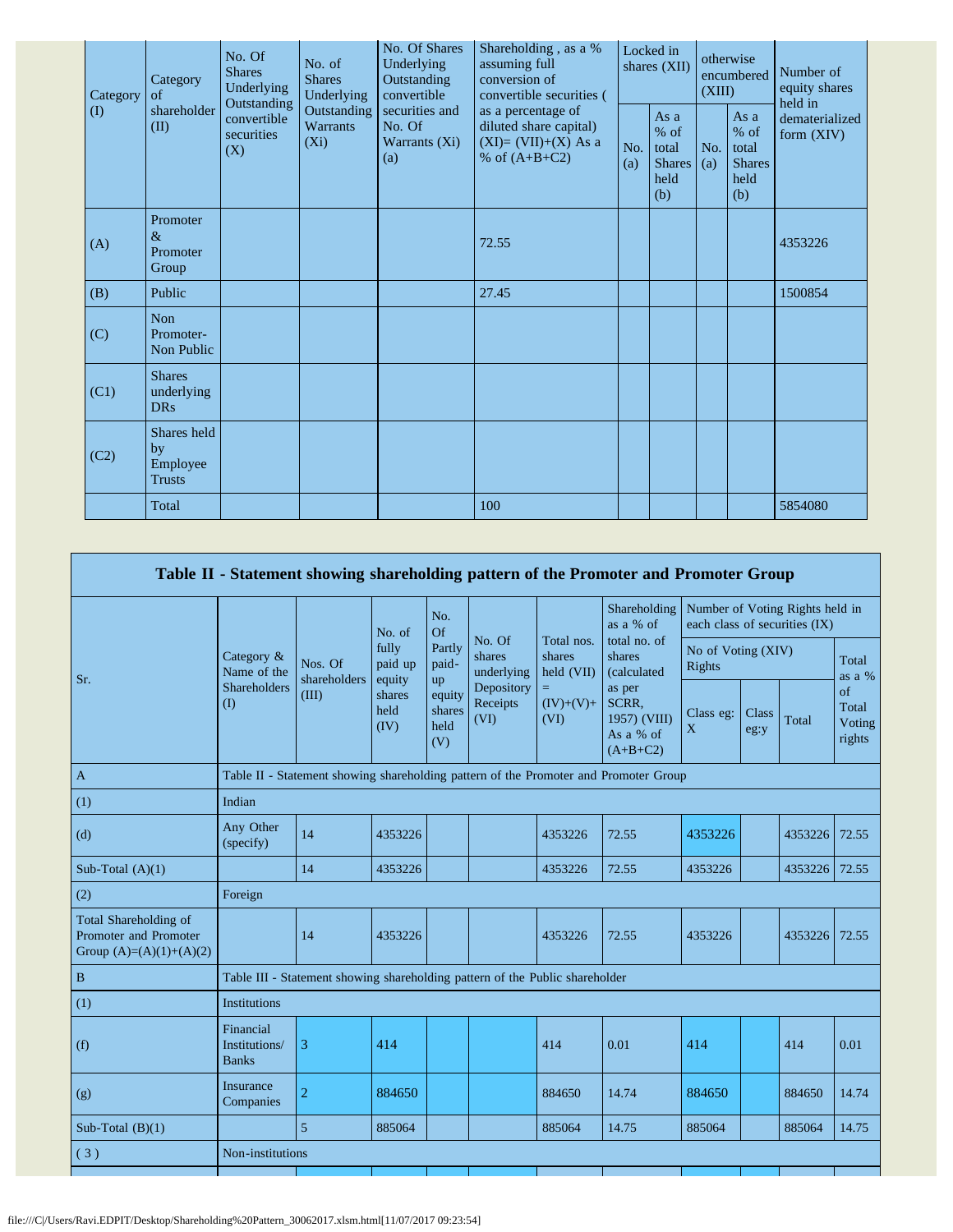| (a(i))                                                            | Individuals -<br>i.Individual<br>shareholders<br>holding<br>nominal<br>share capital<br>up to Rs. 2<br>lakhs.          | 4925           | 602123  |  | 602123  | 10.04                                                                                         | 602123  | 602123        | 10.04 |
|-------------------------------------------------------------------|------------------------------------------------------------------------------------------------------------------------|----------------|---------|--|---------|-----------------------------------------------------------------------------------------------|---------|---------------|-------|
| (a(ii))                                                           | Individuals -<br>ii. Individual<br>shareholders<br>holding<br>nominal<br>share capital<br>in excess of<br>Rs. 2 lakhs. | $\overline{2}$ | 50475   |  | 50475   | 0.84                                                                                          | 50475   | 50475         | 0.84  |
| (e)                                                               | Any Other<br>(specify)                                                                                                 | 160            | 109110  |  | 109110  | 1.82                                                                                          | 109110  | 109110        | 1.82  |
| Sub-Total $(B)(3)$                                                |                                                                                                                        | 5087           | 761708  |  | 761708  | 12.7                                                                                          | 761708  | 761708        | 12.7  |
| <b>Total Public</b><br>Shareholding<br>$(B)=(B)(1)+(B)(2)+(B)(3)$ |                                                                                                                        | 5092           | 1646772 |  | 1646772 | 27.45                                                                                         | 1646772 | 1646772 27.45 |       |
| $\overline{C}$                                                    |                                                                                                                        |                |         |  |         | Table IV - Statement showing shareholding pattern of the Non Promoter- Non Public shareholder |         |               |       |
| Total $(A+B+C2)$                                                  |                                                                                                                        | 5106           | 5999998 |  | 5999998 | 100                                                                                           | 5999998 | 5999998       | 100   |
| Total $(A+B+C)$                                                   |                                                                                                                        | 5106           | 5999998 |  | 5999998 | 100                                                                                           | 5999998 | 5999998       | 100   |

| Table II - Statement showing shareholding pattern of the Promoter and Promoter Group |                                                      |                                           |                                                           |                                                                                           |                                        |                                                         |                                                                               |                                                         |                                       |  |
|--------------------------------------------------------------------------------------|------------------------------------------------------|-------------------------------------------|-----------------------------------------------------------|-------------------------------------------------------------------------------------------|----------------------------------------|---------------------------------------------------------|-------------------------------------------------------------------------------|---------------------------------------------------------|---------------------------------------|--|
|                                                                                      | No. Of<br><b>Shares</b><br>Underlying<br>Outstanding | No. of<br><b>Shares</b><br>Underlying     | No. Of Shares<br>Underlying<br>Outstanding<br>convertible | Shareholding, as a<br>% assuming full<br>conversion of<br>convertible securities          | Number of<br>Locked in<br>shares (XII) |                                                         | Number of<br><b>Shares</b><br>pledged or<br>otherwise<br>encumbered<br>(XIII) |                                                         | Number of<br>equity shares<br>held in |  |
| Sr.                                                                                  | convertible<br>securities<br>(X)                     | Outstanding<br><b>Warrants</b><br>$(X_i)$ | securities and<br>No. Of<br>Warrants (Xi)<br>(a)          | (as a percentage of<br>diluted share capital)<br>$(XI)=(VII)+(X) As$<br>a % of $(A+B+C2)$ |                                        | As a<br>$%$ of<br>total<br><b>Shares</b><br>held<br>(b) | No.<br>(a)                                                                    | As a<br>$%$ of<br>total<br><b>Shares</b><br>held<br>(b) | dematerialized<br>form $(XIV)$        |  |
| $\mathbf{A}$                                                                         |                                                      |                                           |                                                           | Table II - Statement showing shareholding pattern of the Promoter and Promoter Group      |                                        |                                                         |                                                                               |                                                         |                                       |  |
| (1)                                                                                  | Indian                                               |                                           |                                                           |                                                                                           |                                        |                                                         |                                                                               |                                                         |                                       |  |
| (d)                                                                                  |                                                      |                                           |                                                           | 72.55                                                                                     |                                        |                                                         |                                                                               |                                                         | 4353226                               |  |
| Sub-Total $(A)(1)$                                                                   |                                                      |                                           |                                                           | 72.55                                                                                     |                                        |                                                         |                                                                               |                                                         | 4353226                               |  |
| (2)                                                                                  | Foreign                                              |                                           |                                                           |                                                                                           |                                        |                                                         |                                                                               |                                                         |                                       |  |
| Total Shareholding of<br>Promoter and Promoter<br>Group $(A)=(A)(1)+(A)(2)$          |                                                      |                                           |                                                           | 72.55                                                                                     |                                        |                                                         |                                                                               |                                                         | 4353226                               |  |
| $\, {\bf B}$                                                                         |                                                      |                                           |                                                           | Table III - Statement showing shareholding pattern of the Public shareholder              |                                        |                                                         |                                                                               |                                                         |                                       |  |
| (1)                                                                                  | <b>Institutions</b>                                  |                                           |                                                           |                                                                                           |                                        |                                                         |                                                                               |                                                         |                                       |  |
| (f)                                                                                  |                                                      |                                           |                                                           | 0.01                                                                                      |                                        |                                                         |                                                                               |                                                         | $\overline{0}$                        |  |
| (g)                                                                                  |                                                      |                                           |                                                           | 14.74                                                                                     |                                        |                                                         |                                                                               |                                                         | 884650                                |  |
| Sub-Total $(B)(1)$                                                                   |                                                      |                                           |                                                           | 14.75                                                                                     |                                        |                                                         |                                                                               |                                                         | 884650                                |  |
| (3)                                                                                  | Non-institutions                                     |                                           |                                                           |                                                                                           |                                        |                                                         |                                                                               |                                                         |                                       |  |
| (a(i))                                                                               |                                                      |                                           |                                                           | 10.04                                                                                     |                                        |                                                         |                                                                               |                                                         | 458323                                |  |
|                                                                                      |                                                      |                                           |                                                           |                                                                                           |                                        |                                                         |                                                                               |                                                         |                                       |  |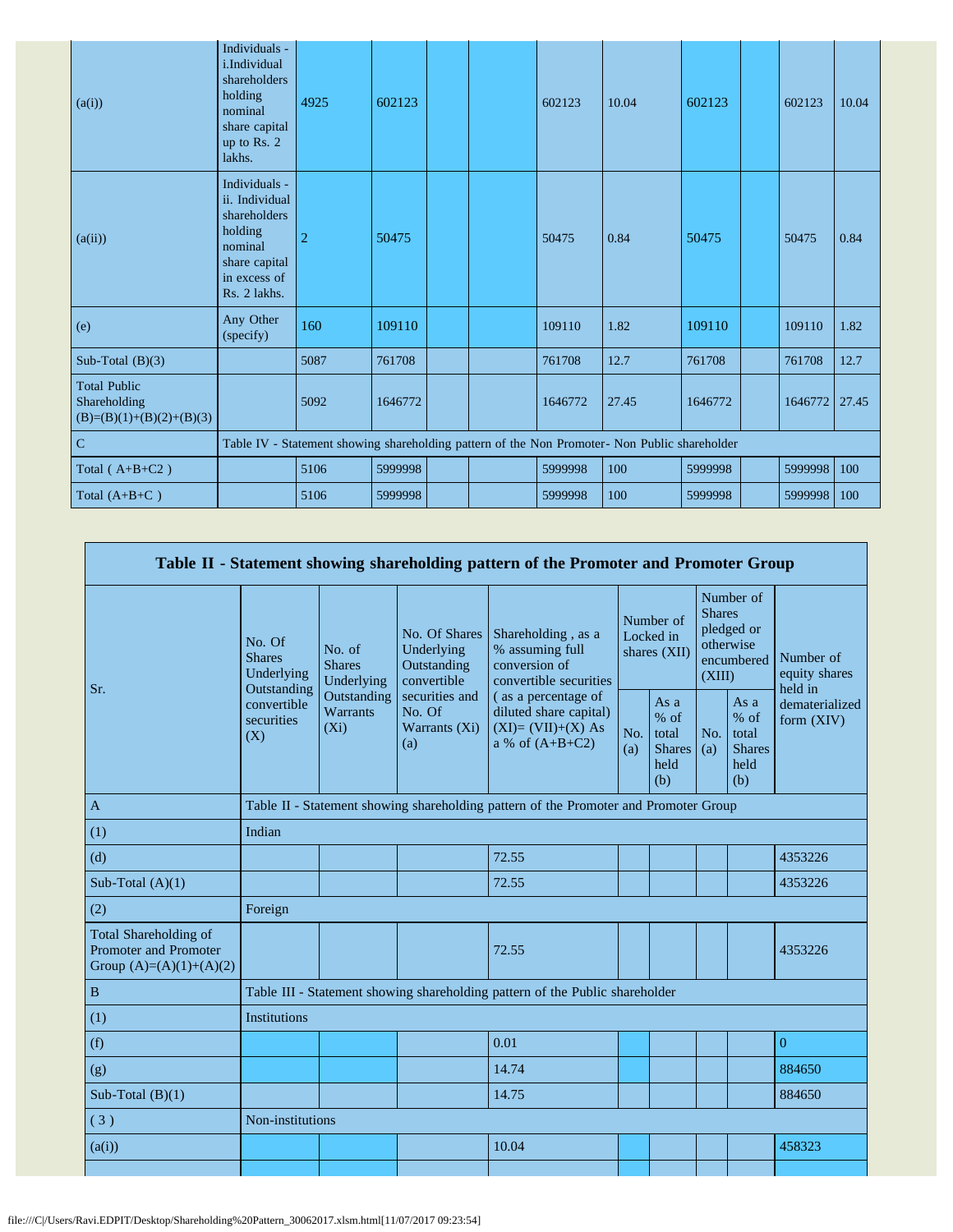| (a(ii))                                                           |  | 0.84                                                                                          |  |  | 50475   |
|-------------------------------------------------------------------|--|-----------------------------------------------------------------------------------------------|--|--|---------|
| (e)                                                               |  | 1.82                                                                                          |  |  | 107406  |
| Sub-Total $(B)(3)$                                                |  | 12.7                                                                                          |  |  | 616204  |
| <b>Total Public</b><br>Shareholding<br>$(B)=(B)(1)+(B)(2)+(B)(3)$ |  | 27.45                                                                                         |  |  | 1500854 |
|                                                                   |  | Table IV - Statement showing shareholding pattern of the Non Promoter- Non Public shareholder |  |  |         |
| Total ( $A+B+C2$ )                                                |  | 100                                                                                           |  |  | 5854080 |
| Total $(A+B+C)$                                                   |  | 100                                                                                           |  |  | 5854080 |

| <b>Any Other (specify)</b>                                                                                                    |                                                               |                                        |                                            |                                        |                                               |                                               |                                               |  |  |  |  |  |
|-------------------------------------------------------------------------------------------------------------------------------|---------------------------------------------------------------|----------------------------------------|--------------------------------------------|----------------------------------------|-----------------------------------------------|-----------------------------------------------|-----------------------------------------------|--|--|--|--|--|
| Searial No.                                                                                                                   | 1                                                             | $\overline{2}$                         | 3                                          | $\overline{4}$                         | 5                                             | 6                                             | $\overline{7}$                                |  |  |  |  |  |
| Category                                                                                                                      | Director or<br>Director's<br>Relatives                        | Director or<br>Director's<br>Relatives | Director or<br><b>Director's Relatives</b> | Director or<br>Director's<br>Relatives | Director or<br>Director's<br><b>Relatives</b> | Director or<br>Director's<br><b>Relatives</b> | Director or<br>Director's<br><b>Relatives</b> |  |  |  |  |  |
| Name of the<br>Shareholders<br>(I)                                                                                            | <b>DILEEP</b><br><b>MALHOTRA</b>                              | <b>RANJIT</b><br><b>MALHOTRA</b>       | <b>SATISHCHANDRA</b><br><b>MALHOTRA</b>    | <b>UMA</b><br><b>MALHOTRA</b>          | <b>KABIR</b><br><b>MALHOTRA</b>               | <b>USHADEVI</b><br><b>MALHOTRA</b>            | <b>ANAJALI</b><br><b>MALHOTRA</b>             |  |  |  |  |  |
| PAN (II)                                                                                                                      | AFBPM6027K                                                    | AFBPM6026J                             | AFBPM6023P                                 | AABPM1326N                             | AADPM6005A                                    | AGSPM5466L                                    | AUQPM3884L                                    |  |  |  |  |  |
| No. of the<br>Shareholders<br>$($ $\Gamma$                                                                                    | 1                                                             | $\mathbf{1}$                           | $\mathbf{1}$                               | 1                                      | 1                                             | 1                                             | 1                                             |  |  |  |  |  |
| No. of fully<br>paid up equity<br>shares held<br>(IV)                                                                         | 1475975                                                       | 968403                                 | 95582                                      | 125222                                 | 195874                                        | 198117                                        | 127248                                        |  |  |  |  |  |
| No. Of Partly<br>paid-up equity<br>shares held<br>(V)                                                                         |                                                               |                                        |                                            |                                        |                                               |                                               |                                               |  |  |  |  |  |
| No. Of shares<br>underlying<br>Depository<br>Receipts (VI)                                                                    |                                                               |                                        |                                            |                                        |                                               |                                               |                                               |  |  |  |  |  |
| Total nos.<br>shares held<br>$(VII) =$<br>$(IV)+(V)+$<br>(VI)                                                                 | 1475975                                                       | 968403                                 | 95582                                      | 125222                                 | 195874                                        | 198117                                        | 127248                                        |  |  |  |  |  |
| Shareholding<br>as a % of<br>total no. of<br>shares<br>(calculated as<br>per SCRR,<br>1957) (VIII)<br>As a % of<br>$(A+B+C2)$ | 24.6                                                          | 16.14                                  | 1.59                                       | 2.09                                   | 3.26                                          | 3.3                                           | 2.12                                          |  |  |  |  |  |
|                                                                                                                               | Number of Voting Rights held in each class of securities (IX) |                                        |                                            |                                        |                                               |                                               |                                               |  |  |  |  |  |
| Class eg: X                                                                                                                   | 1475975                                                       | 968403                                 | 95582                                      | 125222                                 | 195874                                        | 198117                                        | 127248                                        |  |  |  |  |  |
| Class eg:y                                                                                                                    |                                                               |                                        |                                            |                                        |                                               |                                               |                                               |  |  |  |  |  |
| Total                                                                                                                         | 1475975                                                       | 968403                                 | 95582                                      | 125222                                 | 195874                                        | 198117                                        | 127248                                        |  |  |  |  |  |
| Total as a %<br>of Total<br>Voting rights                                                                                     | 24.6                                                          | 16.14                                  | 1.59                                       | 2.09                                   | 3.26                                          | 3.3                                           | 2.12                                          |  |  |  |  |  |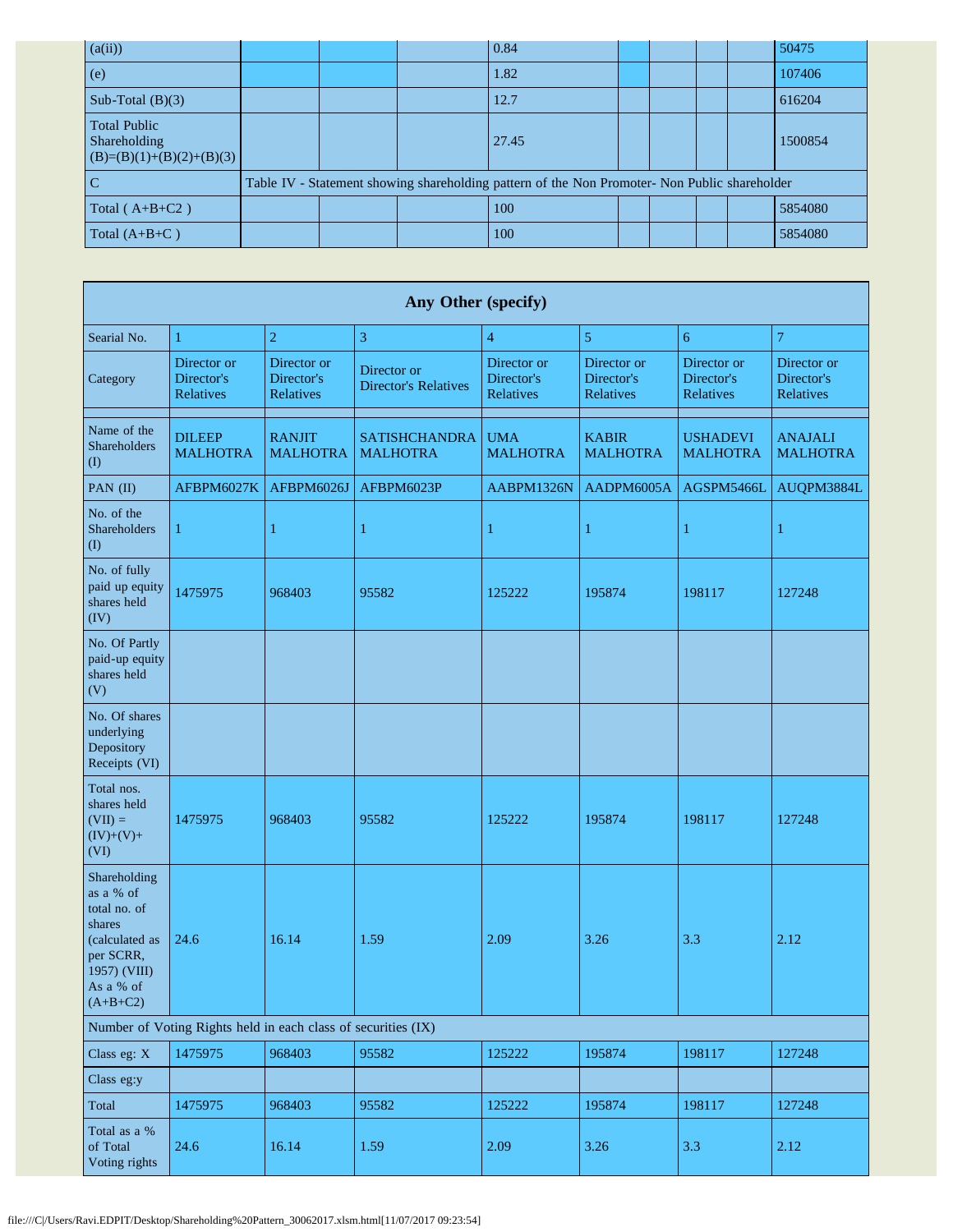| No. Of Shares<br>Underlying<br>Outstanding<br>convertible<br>securities (X)                                                                                                                     |                                                         |        |       |        |        |        |        |
|-------------------------------------------------------------------------------------------------------------------------------------------------------------------------------------------------|---------------------------------------------------------|--------|-------|--------|--------|--------|--------|
| No. of Shares<br>Underlying<br>Outstanding<br>Warrants (Xi)                                                                                                                                     |                                                         |        |       |        |        |        |        |
| No. Of Shares<br>Underlying<br>Outstanding<br>convertible<br>securities and<br>No. Of<br>Warrants (Xi)<br>(a)                                                                                   |                                                         |        |       |        |        |        |        |
| Shareholding,<br>as a %<br>assuming full<br>conversion of<br>convertible<br>securities (as<br>a percentage<br>of diluted<br>share capital)<br>$(XI)=$<br>$(VII)+(X) As$<br>a % of<br>$(A+B+C2)$ | 24.6                                                    | 16.14  | 1.59  | 2.09   | 3.26   | 3.3    | 2.12   |
|                                                                                                                                                                                                 | Number of Locked in shares (XII)                        |        |       |        |        |        |        |
| No. $(a)$                                                                                                                                                                                       |                                                         |        |       |        |        |        |        |
| As a % of<br>total Shares<br>held (b)                                                                                                                                                           |                                                         |        |       |        |        |        |        |
|                                                                                                                                                                                                 | Number of Shares pledged or otherwise encumbered (XIII) |        |       |        |        |        |        |
| No. $(a)$                                                                                                                                                                                       |                                                         |        |       |        |        |        |        |
| As a % of<br>total Shares<br>held (b)                                                                                                                                                           |                                                         |        |       |        |        |        |        |
| Number of<br>equity shares<br>held in<br>dematerialized<br>form (XIV)                                                                                                                           | 1475975                                                 | 968403 | 95582 | 125222 | 195874 | 198117 | 127248 |
| Reason for<br>not providing<br>PAN                                                                                                                                                              |                                                         |        |       |        |        |        |        |

|                                                                 | Any Other (specify)                                                       |                                                                      |                                                                                                 |                                                                                   |                                                                                                 |                                                                                   |                                                                                         |  |  |  |  |  |
|-----------------------------------------------------------------|---------------------------------------------------------------------------|----------------------------------------------------------------------|-------------------------------------------------------------------------------------------------|-----------------------------------------------------------------------------------|-------------------------------------------------------------------------------------------------|-----------------------------------------------------------------------------------|-----------------------------------------------------------------------------------------|--|--|--|--|--|
| Searial No.                                                     | 8                                                                         |                                                                      | 10                                                                                              |                                                                                   | 12                                                                                              | 13                                                                                | 14                                                                                      |  |  |  |  |  |
| Category                                                        | <b>Bodies Corporate</b>                                                   | <b>Bodies</b><br>Corporate                                           | <b>Trusts</b>                                                                                   | <b>Trusts</b>                                                                     | <b>Trusts</b>                                                                                   | <b>Trusts</b>                                                                     | <b>Trusts</b>                                                                           |  |  |  |  |  |
|                                                                 |                                                                           |                                                                      |                                                                                                 |                                                                                   |                                                                                                 |                                                                                   |                                                                                         |  |  |  |  |  |
| Name of the<br><b>Shareholders</b><br>$\mathcal{L}(\mathbf{I})$ | <b>EMPIRE</b><br><b>INTERNATIONAL</b><br><b>PRIVATE</b><br><b>LIMITED</b> | <b>ARJUN</b><br><b>TRANSPORT</b><br><b>COMPANY</b><br><b>PVT LTD</b> | S C<br><b>MALHOTRA.</b><br>Trustee,<br>Empire Dyeing<br><b>Employees</b><br><b>Welfare Fund</b> | S C<br><b>MALHOTRA,</b><br>Trustee,<br>Empire<br><b>Machine Tool</b><br>Employees | S C<br><b>MALHOTRA.</b><br>Trustee, EIL<br>Corporate<br><b>Employees</b><br><b>Welfare Fund</b> | S C<br><b>MALHOTRA.</b><br>Trustee,<br>Garlick<br>Engineering<br><b>Employees</b> | S C<br>MALHOTRA.<br>Trustee,<br>Vitrum Glass<br><b>Employees</b><br><b>Welfare Fund</b> |  |  |  |  |  |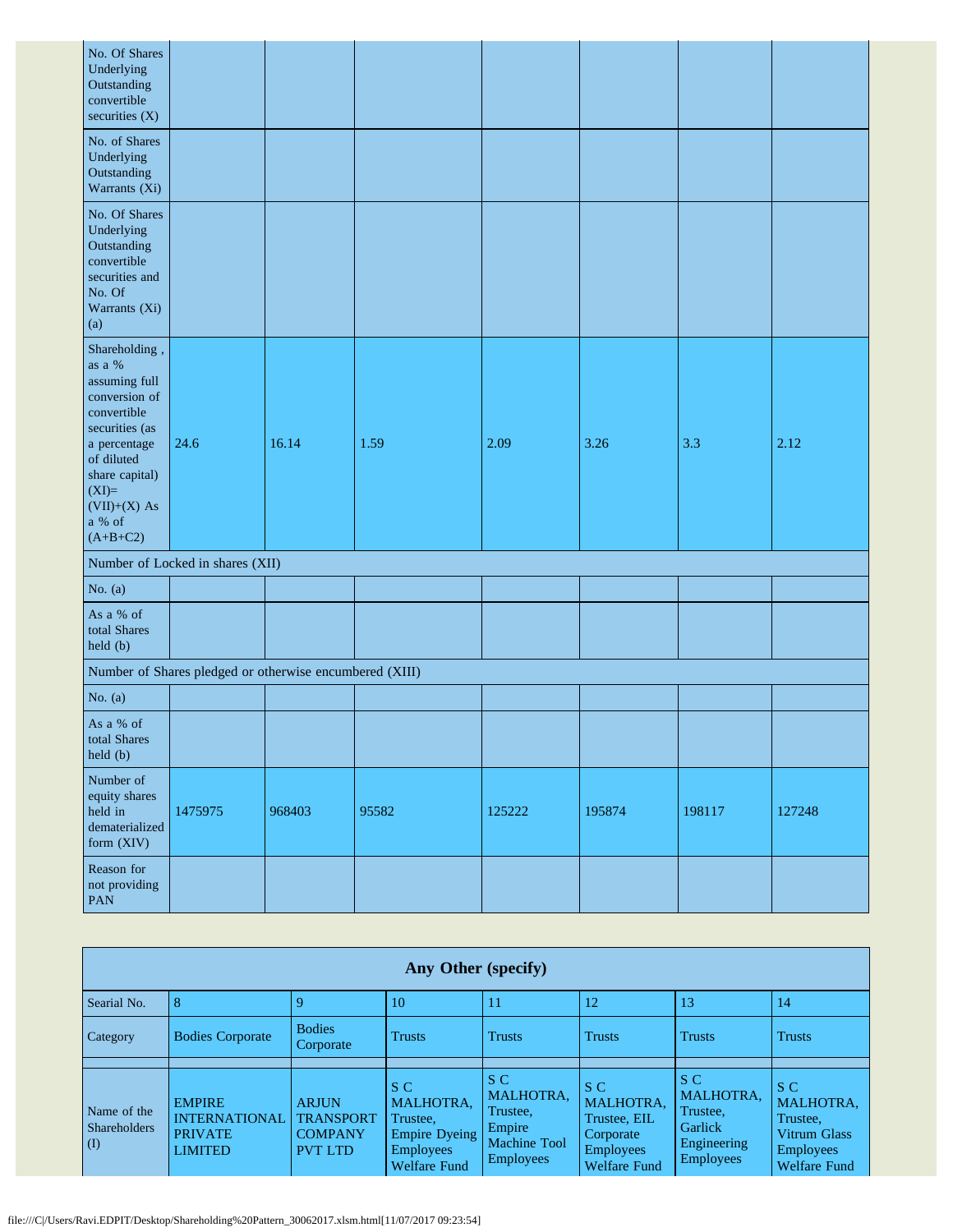|                                                                                                                               |                                                               |              |              | <b>Welfare Fund</b> |              | <b>Welfare Fund</b> |            |
|-------------------------------------------------------------------------------------------------------------------------------|---------------------------------------------------------------|--------------|--------------|---------------------|--------------|---------------------|------------|
| PAN (II)                                                                                                                      | AAACE3444P                                                    | AABCA5913E   | AAAAE0015A   | AAAAE0016D          | AAAAE0017C   | AAAAG0025E          | AAAAV0022G |
| No. of the<br>Shareholders<br>$($ I                                                                                           | $\mathbf{1}$                                                  | $\mathbf{1}$ | $\mathbf{1}$ | $\mathbf{1}$        | $\mathbf{1}$ | 1                   | 1          |
| No. of fully<br>paid up equity<br>shares held<br>(IV)                                                                         | 327012                                                        | 784978       | 9999         | 10123               | 12410        | 11998               | 10285      |
| No. Of Partly<br>paid-up equity<br>shares held<br>(V)                                                                         |                                                               |              |              |                     |              |                     |            |
| No. Of shares<br>underlying<br>Depository<br>Receipts (VI)                                                                    |                                                               |              |              |                     |              |                     |            |
| Total nos.<br>shares held<br>$(VII) =$<br>$(IV)+(V)+$<br>(VI)                                                                 | 327012                                                        | 784978       | 9999         | 10123               | 12410        | 11998               | 10285      |
| Shareholding<br>as a % of<br>total no. of<br>shares<br>(calculated as<br>per SCRR,<br>1957) (VIII)<br>As a % of<br>$(A+B+C2)$ | 5.45                                                          | 13.08        | 0.17         | 0.17                | 0.21         | 0.2                 | 0.17       |
|                                                                                                                               | Number of Voting Rights held in each class of securities (IX) |              |              |                     |              |                     |            |
| Class eg: X                                                                                                                   | 327012                                                        | 784978       | 9999         | 10123               | 12410        | 11998               | 10285      |
| Class eg:y                                                                                                                    |                                                               |              |              |                     |              |                     |            |
| Total                                                                                                                         | 327012                                                        | 784978       | 9999         | 10123               | 12410        | 11998               | 10285      |
| Total as a %<br>of Total<br>Voting rights                                                                                     | 5.45                                                          | 13.08        | 0.17         | 0.17                | 0.21         | 0.2                 | 0.17       |
| No. Of Shares<br>Underlying<br>Outstanding<br>convertible<br>securities $(X)$                                                 |                                                               |              |              |                     |              |                     |            |
| No. of Shares<br>Underlying<br>Outstanding<br>Warrants (Xi)                                                                   |                                                               |              |              |                     |              |                     |            |
| No. Of Shares<br>Underlying<br>Outstanding<br>convertible<br>securities and<br>No. Of<br>Warrants (Xi)<br>(a)                 |                                                               |              |              |                     |              |                     |            |
| Shareholding,<br>as a $\%$<br>assuming full<br>conversion of<br>convertible<br>securities (as<br>a percentage                 | 5.45                                                          | 13.08        | $0.17\,$     | $0.17\,$            | 0.21         | 0.2                 | 0.17       |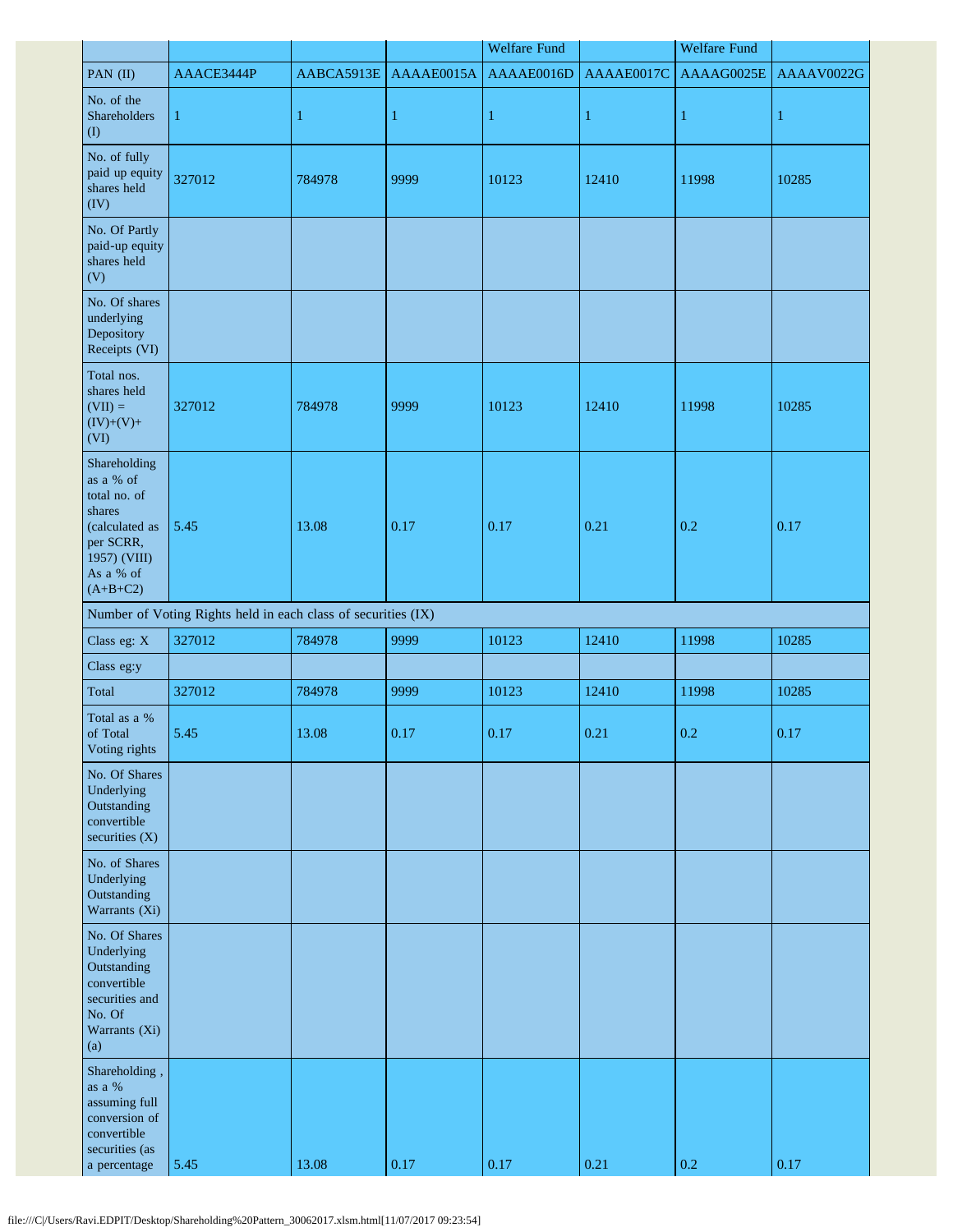| of diluted<br>share capital)<br>$(XI)=$<br>$(VII)+(X) As$<br>a % of<br>$(A+B+C2)$ |                                                         |        |      |       |       |       |       |
|-----------------------------------------------------------------------------------|---------------------------------------------------------|--------|------|-------|-------|-------|-------|
|                                                                                   | Number of Locked in shares (XII)                        |        |      |       |       |       |       |
| No. $(a)$                                                                         |                                                         |        |      |       |       |       |       |
| As a % of<br>total Shares<br>held (b)                                             |                                                         |        |      |       |       |       |       |
|                                                                                   | Number of Shares pledged or otherwise encumbered (XIII) |        |      |       |       |       |       |
| No. $(a)$                                                                         |                                                         |        |      |       |       |       |       |
| As a % of<br>total Shares<br>held (b)                                             |                                                         |        |      |       |       |       |       |
| Number of<br>equity shares<br>held in<br>dematerialized<br>form (XIV)             | 327012                                                  | 784978 | 9999 | 10123 | 12410 | 11998 | 10285 |
| Reason for<br>not providing<br><b>PAN</b>                                         |                                                         |        |      |       |       |       |       |

| Any Other (specify)                                                                                                  |                                                               |  |  |  |  |  |
|----------------------------------------------------------------------------------------------------------------------|---------------------------------------------------------------|--|--|--|--|--|
| Searial No.                                                                                                          |                                                               |  |  |  |  |  |
| Category                                                                                                             | Click here to go back                                         |  |  |  |  |  |
| Name of the<br>Shareholders (I)                                                                                      |                                                               |  |  |  |  |  |
| PAN (II)                                                                                                             | Total                                                         |  |  |  |  |  |
| No. of the<br>Shareholders (I)                                                                                       | 14                                                            |  |  |  |  |  |
| No. of fully paid<br>up equity shares<br>held (IV)                                                                   | 4353226                                                       |  |  |  |  |  |
| No. Of Partly<br>paid-up equity<br>shares held (V)                                                                   |                                                               |  |  |  |  |  |
| No. Of shares<br>underlying<br>Depository<br>Receipts (VI)                                                           |                                                               |  |  |  |  |  |
| Total nos. shares<br>held $(VII) =$<br>$(IV)+(V)+(VI)$                                                               | 4353226                                                       |  |  |  |  |  |
| Shareholding as a<br>% of total no. of<br>shares (calculated<br>as per SCRR,<br>1957) (VIII) As a<br>% of $(A+B+C2)$ | 72.55                                                         |  |  |  |  |  |
|                                                                                                                      | Number of Voting Rights held in each class of securities (IX) |  |  |  |  |  |
| Class eg: X                                                                                                          | 4353226                                                       |  |  |  |  |  |
| Class eg:y                                                                                                           |                                                               |  |  |  |  |  |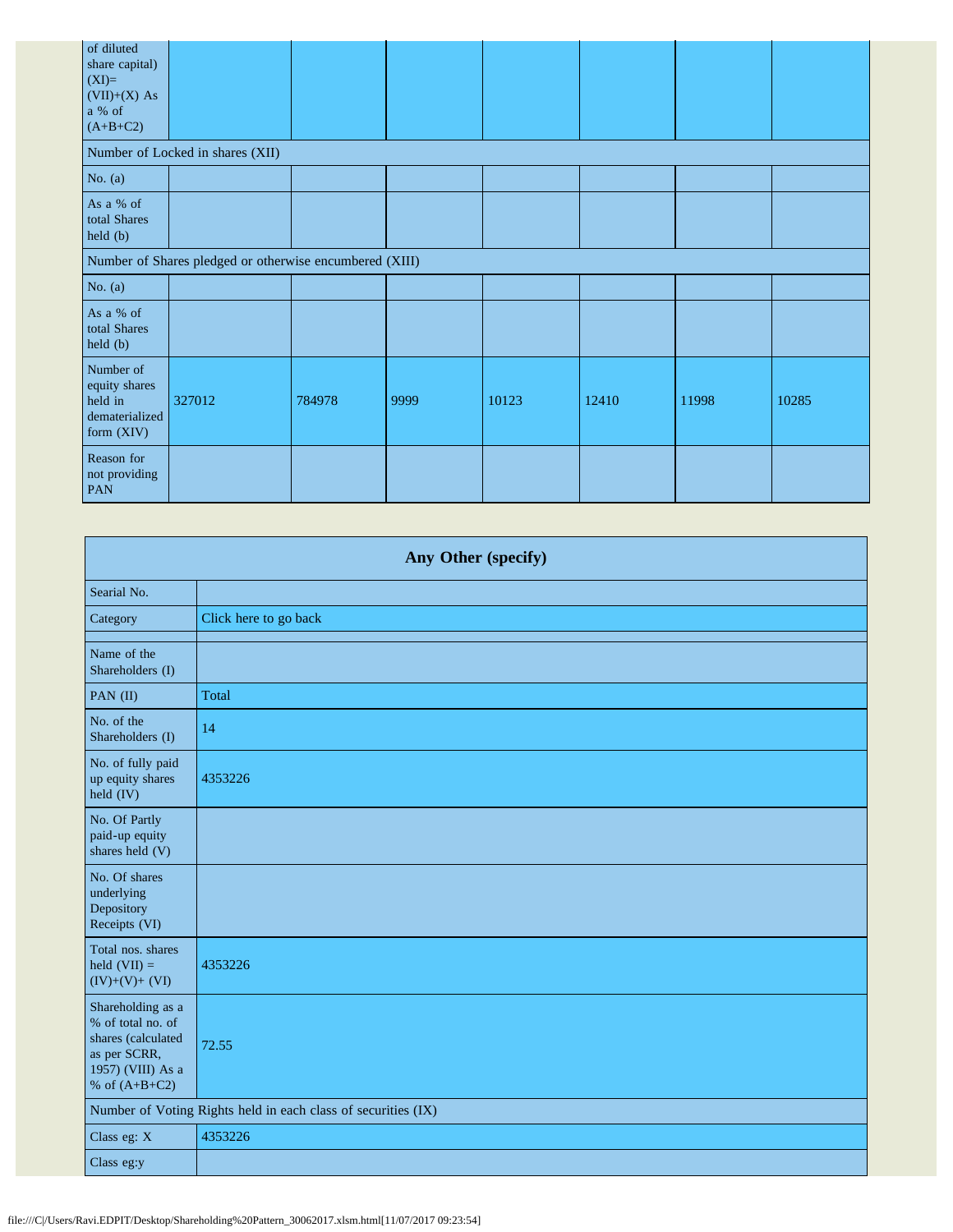| Total                                                                                                                                                                              | 4353226                                                 |
|------------------------------------------------------------------------------------------------------------------------------------------------------------------------------------|---------------------------------------------------------|
| Total as a % of<br><b>Total Voting rights</b>                                                                                                                                      | 72.55                                                   |
| No. Of Shares<br>Underlying<br>Outstanding<br>convertible<br>securities (X)                                                                                                        |                                                         |
| No. of Shares<br>Underlying<br>Outstanding<br>Warrants (Xi)                                                                                                                        |                                                         |
| No. Of Shares<br>Underlying<br>Outstanding<br>convertible<br>securities and No.<br>Of Warrants (Xi)<br>(a)                                                                         |                                                         |
| Shareholding, as a<br>% assuming full<br>conversion of<br>convertible<br>securities (as a<br>percentage of<br>diluted share<br>capital) (XI)=<br>(VII)+(X) As a %<br>of $(A+B+C2)$ | 72.55                                                   |
| Number of Locked in shares (XII)                                                                                                                                                   |                                                         |
| No. $(a)$                                                                                                                                                                          |                                                         |
| As a % of total<br>Shares held (b)                                                                                                                                                 |                                                         |
|                                                                                                                                                                                    | Number of Shares pledged or otherwise encumbered (XIII) |
| No. $(a)$                                                                                                                                                                          |                                                         |
| As a % of total<br>Shares held (b)                                                                                                                                                 |                                                         |
| Number of equity<br>shares held in<br>dematerialized<br>form (XIV)                                                                                                                 | 4353226                                                 |
| Reason for not<br>providing PAN                                                                                                                                                    |                                                         |

| <b>Insurance Companies</b>                           |                                               |                                                  |                          |  |  |  |  |
|------------------------------------------------------|-----------------------------------------------|--------------------------------------------------|--------------------------|--|--|--|--|
| Searial No.                                          |                                               | $\overline{2}$                                   |                          |  |  |  |  |
| Name of the<br>Shareholders (I)                      | LIFE INSURANCE CORPORATION OF<br><b>INDIA</b> | THE ORIENTAL INSURANCE COMPANY<br><b>LIMITED</b> | Click here to go<br>back |  |  |  |  |
| PAN $(II)$                                           | AAACL0582H                                    | AAACT0627R                                       | Total                    |  |  |  |  |
| No. of fully paid<br>up equity shares<br>held $(IV)$ | 789741                                        | 94909                                            | 884650                   |  |  |  |  |
| No. Of Partly<br>paid-up equity<br>shares held $(V)$ |                                               |                                                  |                          |  |  |  |  |
| No. Of shares<br>underlying                          |                                               |                                                  |                          |  |  |  |  |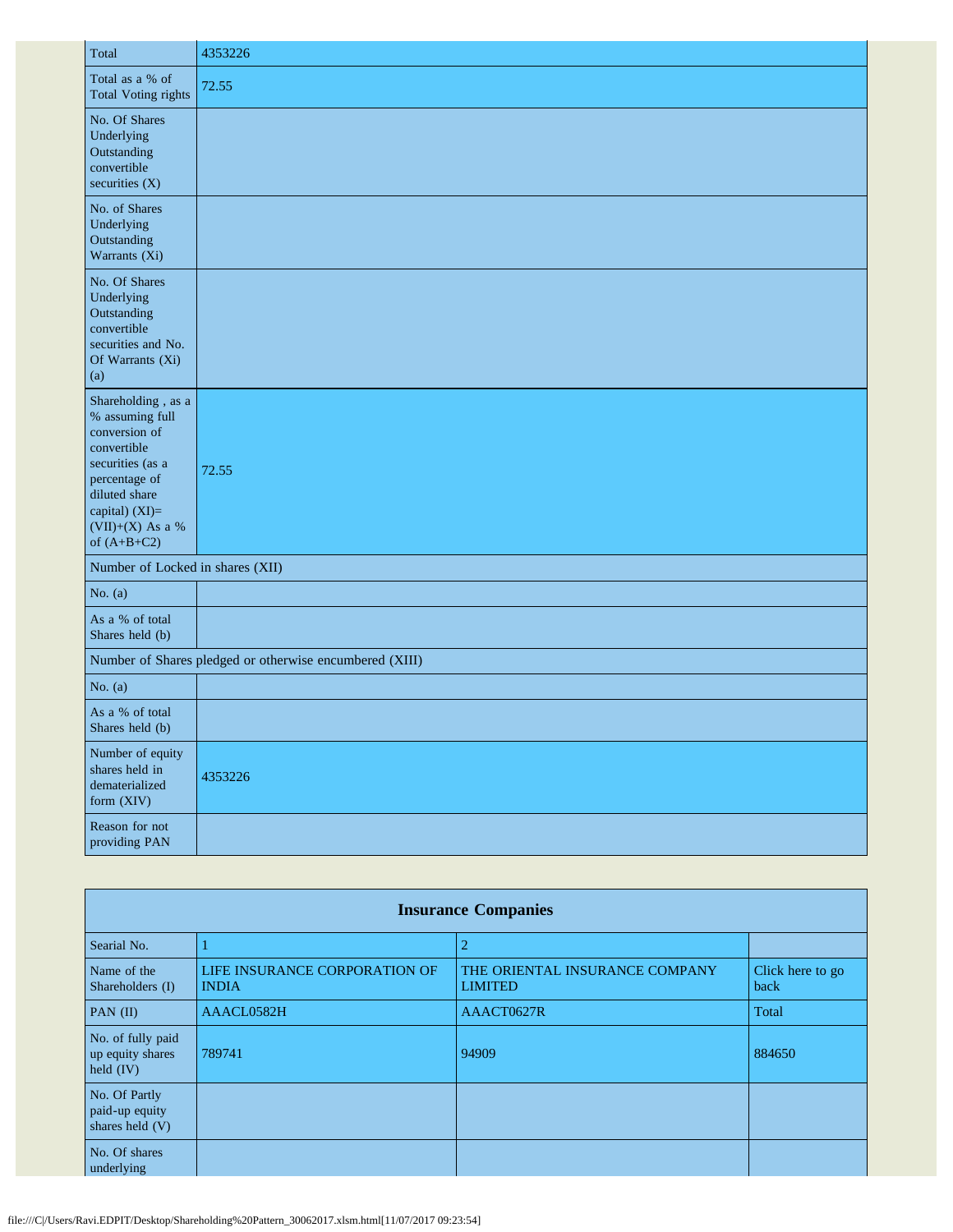| Depository<br>Receipts (VI)                                                                                                                                                         |                                                               |       |        |
|-------------------------------------------------------------------------------------------------------------------------------------------------------------------------------------|---------------------------------------------------------------|-------|--------|
| Total nos. shares<br>held $(VII) =$<br>$(IV)+(V)+(VI)$                                                                                                                              | 789741                                                        | 94909 | 884650 |
| Shareholding as a<br>% of total no. of<br>shares (calculated<br>as per SCRR,<br>1957) (VIII) As a<br>% of $(A+B+C2)$                                                                | 13.16                                                         | 1.58  | 14.74  |
|                                                                                                                                                                                     | Number of Voting Rights held in each class of securities (IX) |       |        |
| Class eg: X                                                                                                                                                                         | 789741                                                        | 94909 | 884650 |
| Class eg:y                                                                                                                                                                          |                                                               |       |        |
| Total                                                                                                                                                                               | 789741                                                        | 94909 | 884650 |
| Total as a % of<br><b>Total Voting rights</b>                                                                                                                                       | 13.16                                                         | 1.58  | 14.74  |
| No. Of Shares<br>Underlying<br>Outstanding<br>convertible<br>securities (X)                                                                                                         |                                                               |       |        |
| No. of Shares<br>Underlying<br>Outstanding<br>Warrants (Xi)                                                                                                                         |                                                               |       |        |
| No. Of Shares<br>Underlying<br>Outstanding<br>convertible<br>securities and No.<br>Of Warrants (Xi)<br>(a)                                                                          |                                                               |       |        |
| Shareholding , as a<br>% assuming full<br>conversion of<br>convertible<br>securities (as a<br>percentage of<br>diluted share<br>capital) (XI)=<br>(VII)+(X) As a %<br>of $(A+B+C2)$ | 13.16                                                         | 1.58  | 14.74  |
| Number of Locked in shares (XII)                                                                                                                                                    |                                                               |       |        |
| No. $(a)$                                                                                                                                                                           |                                                               |       |        |
| As a % of total<br>Shares held (b)                                                                                                                                                  |                                                               |       |        |
| Number of equity<br>shares held in<br>dematerialized<br>form (XIV)                                                                                                                  | 789741                                                        | 94909 | 884650 |
| Reason for not providing PAN                                                                                                                                                        |                                                               |       |        |
| Reason for not<br>providing PAN                                                                                                                                                     |                                                               |       |        |

| Any Other (specify) |  |  |  |  |  |  |
|---------------------|--|--|--|--|--|--|
| Searial No.         |  |  |  |  |  |  |
|                     |  |  |  |  |  |  |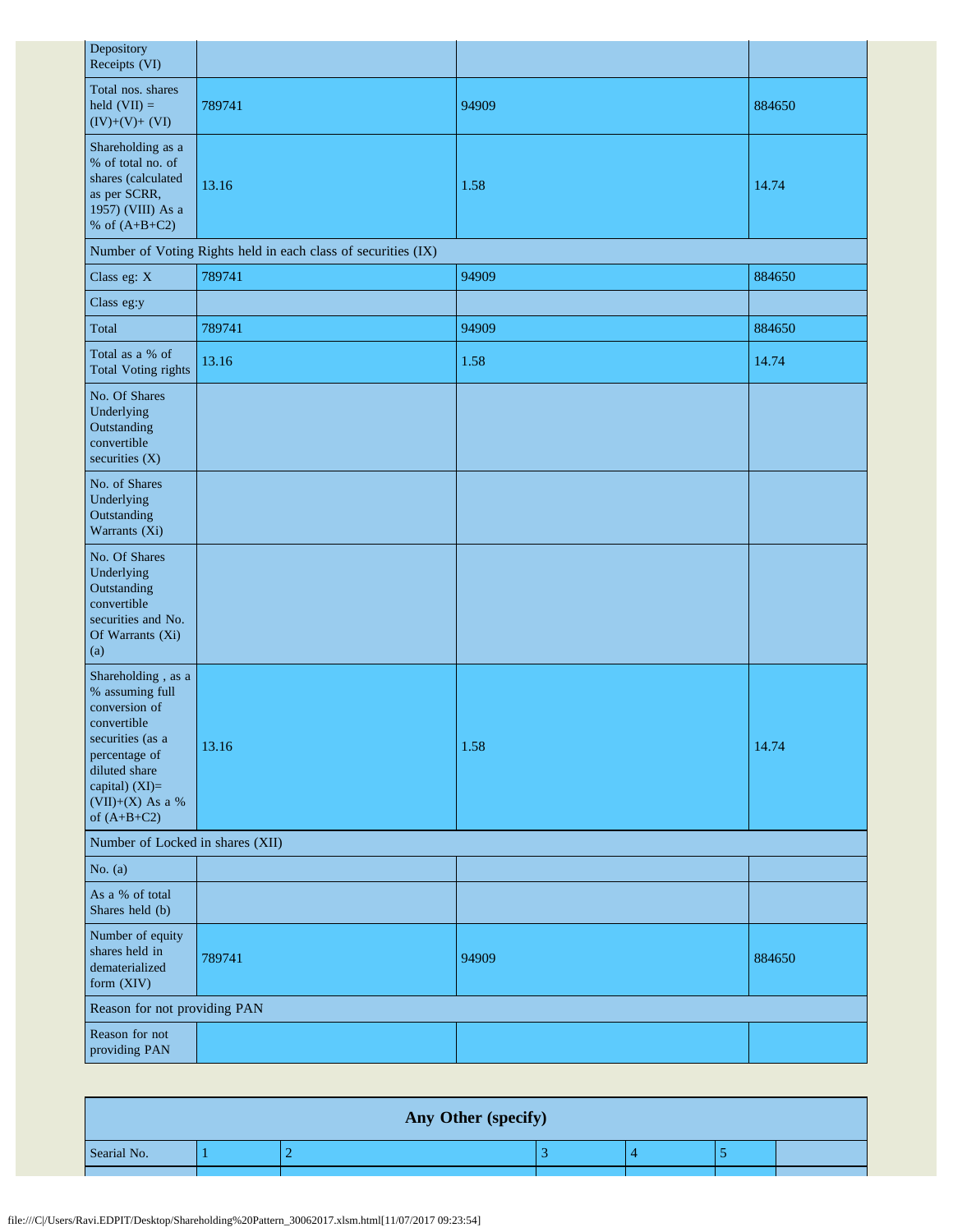| Category                                                                                                                                                                               | <b>Bodies</b><br>Corporate | <b>Bodies Corporate</b>                                       | Clearing<br><b>Members</b> | $NRI - Non-$<br>Repat | <b>NRI</b> |                          |
|----------------------------------------------------------------------------------------------------------------------------------------------------------------------------------------|----------------------------|---------------------------------------------------------------|----------------------------|-----------------------|------------|--------------------------|
| Category / More<br>than 1 percentage                                                                                                                                                   | Category                   | More than 1 percentage of shareholding                        | Category                   | Category              | Category   |                          |
| Name of the<br>Shareholders (I)                                                                                                                                                        |                            | VISHNU TRADING COMPANY<br>PRIVATE LIMITED                     |                            |                       |            | Click here to<br>go back |
| PAN (II)                                                                                                                                                                               |                            | AAACV1453D                                                    |                            |                       |            | Total                    |
| No. of the<br>Shareholders (I)                                                                                                                                                         | 101                        | 1                                                             | 26                         | 10                    | 23         | 160                      |
| No. of fully paid<br>up equity shares<br>held (IV)                                                                                                                                     | 98858                      | 73348                                                         | 1183                       | 2997                  | 6072       | 109110                   |
| No. Of Partly<br>paid-up equity<br>shares held (V)                                                                                                                                     |                            |                                                               |                            |                       |            |                          |
| No. Of shares<br>underlying<br>Depository<br>Receipts (VI)                                                                                                                             |                            |                                                               |                            |                       |            |                          |
| Total nos. shares<br>held $(VII) =$<br>$(IV)+(V)+(VI)$                                                                                                                                 | 98858                      | 73348                                                         | 1183                       | 2997                  | 6072       | 109110                   |
| Shareholding as a<br>% of total no. of<br>shares (calculated<br>as per SCRR,<br>1957) (VIII) As a<br>% of $(A+B+C2)$                                                                   | 1.65                       | 1.22                                                          | 0.02                       | 0.05                  | 0.1        | 1.82                     |
|                                                                                                                                                                                        |                            | Number of Voting Rights held in each class of securities (IX) |                            |                       |            |                          |
| Class eg: X                                                                                                                                                                            | 98858                      | 73348                                                         | 1183                       | 2997                  | 6072       | 109110                   |
| Class eg:y                                                                                                                                                                             |                            |                                                               |                            |                       |            |                          |
| Total                                                                                                                                                                                  | 98858                      | 73348                                                         | 1183                       | 2997                  | 6072       | 109110                   |
| Total as a % of<br><b>Total Voting rights</b>                                                                                                                                          | 1.65                       | 1.22                                                          | 0.02                       | 0.05                  | 0.1        | 1.82                     |
| No. Of Shares<br>Underlying<br>Outstanding<br>convertible<br>securities $(X)$                                                                                                          |                            |                                                               |                            |                       |            |                          |
| No. of Shares<br>Underlying<br>Outstanding<br>Warrants (Xi)                                                                                                                            |                            |                                                               |                            |                       |            |                          |
| No. Of Shares<br>Underlying<br>Outstanding<br>convertible<br>securities and No.<br>Of Warrants (Xi)<br>(a)                                                                             |                            |                                                               |                            |                       |            |                          |
| Shareholding, as a<br>% assuming full<br>conversion of<br>convertible<br>securities (as a<br>percentage of<br>diluted share<br>capital) $(XI)=$<br>$(VII)+(X)$ As a %<br>of $(A+B+C2)$ | 1.65                       | 1.22                                                          | 0.02                       | 0.05                  | 0.1        | 1.82                     |